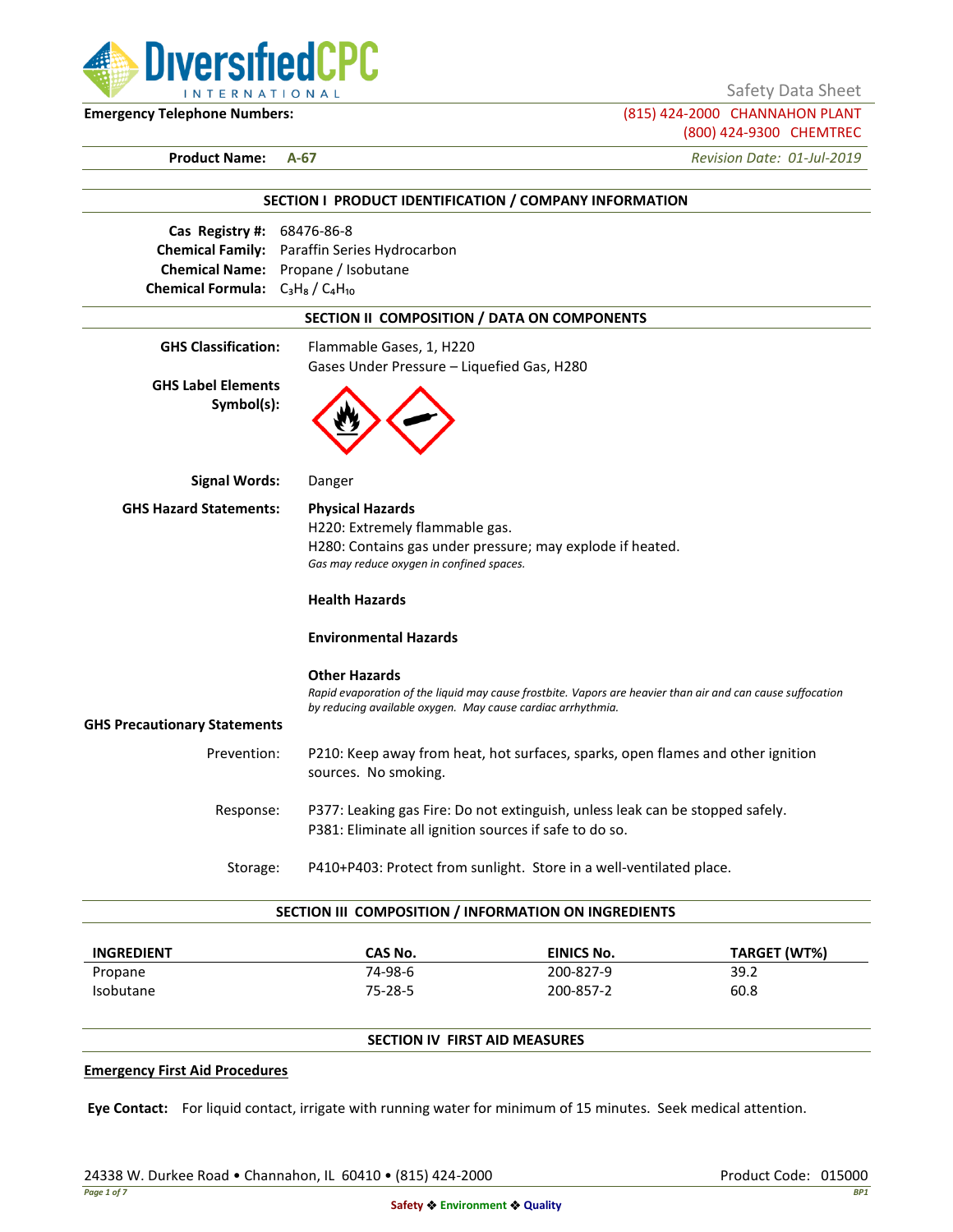

| Skin Contact: For liquid contact, warm areas gradually and get medical attention if there is evidence of frost bite or tissue |
|-------------------------------------------------------------------------------------------------------------------------------|
| damage. Flush area with lukewarm water. Do not rub affected area. If blistering occurs, apply a sterile                       |
| dressing. Seek medical attention.                                                                                             |
|                                                                                                                               |

**Inhalation:** Remove to fresh air. Artificial respiration and/or oxygen may be necessary. Consult a physician. **Ingestion:** This material is a gas under normal atmospheric conditions and ingestion is unlikely.

Most important symptoms and effects

**Acute:** Anesthetic effects at high concentrations.

**Delayed:** None known or anticipated. See Section 11 for information on effects from chronic exposure, if any.

**Notes to Physician:** Epinephrine and other sympathomimetic drugs may initiate cardiac arrhythmias in persons exposed to high concentrations of hydrocarbon solvents (e.g., in enclosed spaces or with deliberate abuse). The use of other drugs with less arrhythmogenic potential should be considered. If sympathomimetic drugs are administered, observe for the development of cardiac arrhythmias.

### **SECTION V FIRE FIGHTING MEASURES**

### **Suitable Extinguishing Media:**

Water spray, Water mist, Foam, Dry chemical or Carbon Dioxide. Carbon dioxide can displace oxygen. Use caution when applying carbon dioxide in confined spaces.

### **Fire Fighting Procedures:**

For fires beyond the initial stage, emergency responders in the immediate hazard area should wear protective clothing. When the potential chemical hazard is unknown, in enclosed or confined spaces, a self contained breathing apparatus should be worn. In addition, wear other appropriate protective equipment as conditions warrant (see Section 8). Isolate immediate hazard area and keep unauthorized personnel out. Stop spill/release if it can be done safely. If this cannot be done, allow fire to burn. Move undamaged containers from immediate hazard area if it can be done safely. Stay away from ends of container. Water spray may be useful in minimizing or dispersing vapors and to protect personnel. Cool equipment exposed to fire with water, if it can be done safely.

### **Unusual Fire and Explosion Hazards:**

Extremely flammable. Contents under pressure. This material can be ignited by heat, sparks, flames, or other sources of ignition. The vapor is heavier than air. Vapors may travel considerable distances to a source of ignition where they can ignite, flash back, or explode. May create vapor/air explosion hazard indoors, in confined spaces, outdoors, or in sewers. If container is not properly cooled, it can rupture in the heat of a fire. Drains can be plugged and valves made inoperable by the formation of ice if rapid evaporation of large quantities of the liquefied gas occurs. Do not allow run-off from fire fighting to enter drains or water courses – may cause explosion hazard in drains and may reignite.

**Hazardous Combustion Products**: Combustion may yield smoke, carbon monoxide, and other products of incomplete combustion. Oxides of nitrogen and sulfur may also be formed.

*See Section 9 for Flammable Properties including Flash Point and Flammable (Explosive) Limits.*

### **NPCA - HMIS RATINGS**

| <b>HEALTH</b>              |  |
|----------------------------|--|
| <b>FLAMMABILITY</b>        |  |
| <b>REACTIVITY</b>          |  |
| <b>PERSONAL PROTECTION</b> |  |

**PERSONAL PROTECTION - (***Personal Protection Information To Be Supplied By The User)*

### **SECTION VI ACCIDENTAL RELEASE MEASURES**

**Steps To Be Taken If Material Is Released or Spilled**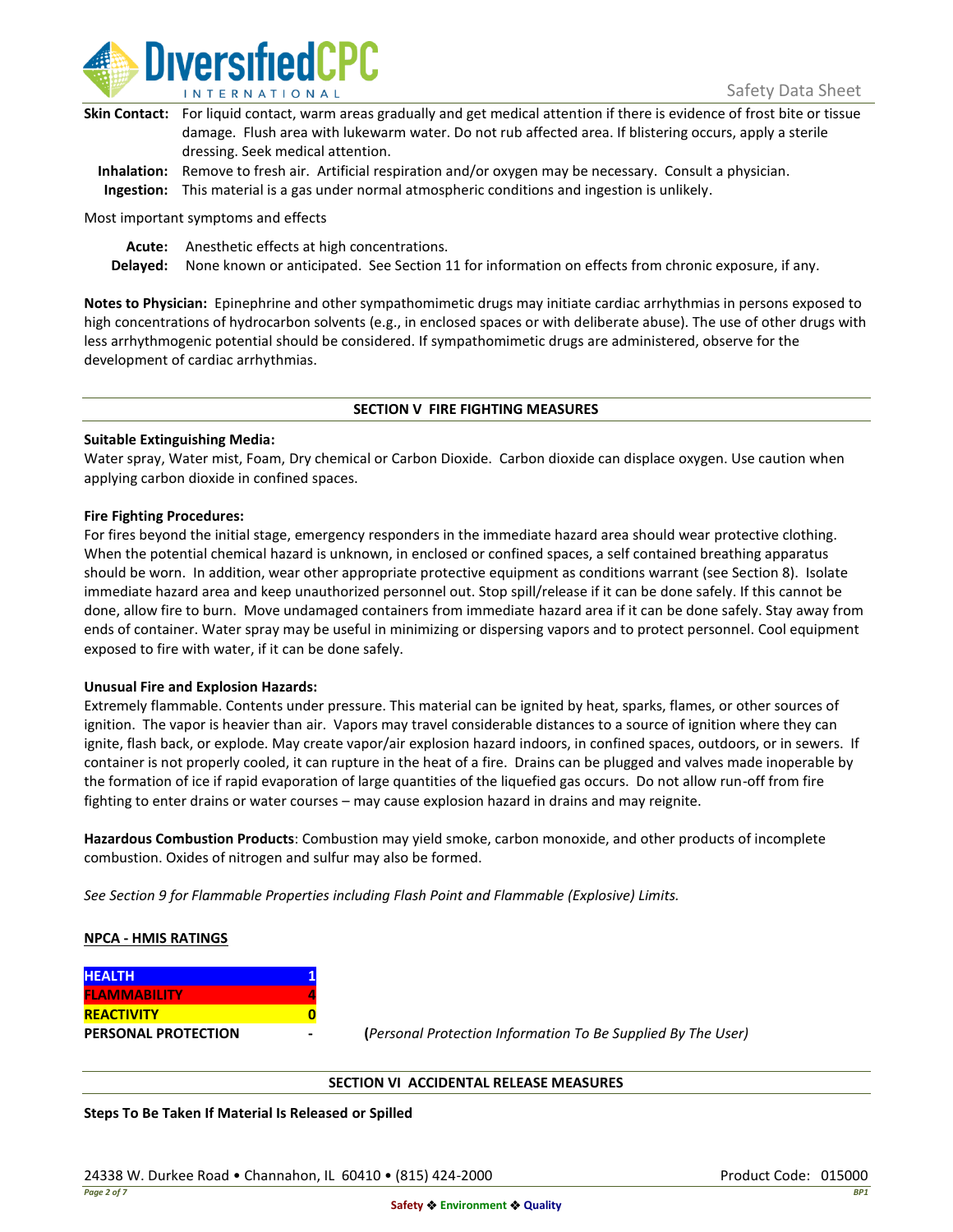

Avoid sources of ignition - ventilate area. Use water fog to evaporate or ventilate. Protect body against contact with liquid. If confined space - use self contained breathing apparatus. Consult local fire authorities.

**Personal Precautions:** Extremely flammable. Spillages of liquid product will create a fire hazard and may form an explosive atmosphere. Keep all sources of ignition and hot metal surfaces away from spill/release if safe to do so. The use of explosion-proof electrical equipment is recommended. Beware of accumulation of gas in low areas or contained areas, where explosive concentrations may occur. Prevent from entering drains or any place where accumulation may occur. Ventilate area and allow to evaporate. Stay upwind and away from spill/release. Avoid direct contact with material. For large spillages, notify persons downwind of the spill/release, isolate immediate hazard area and keep unauthorized personnel out. Wear appropriate protective equipment, including respiratory protection, as conditions warrant (see Section 8). See Sections 2 and 7 for additional information on hazards and precautionary measures.

**Environmental Precautions:** Stop spill/release if it can be done safely. Water spray may be useful in minimizing or dispersing vapors. If spill occurs on water notify appropriate authorities and advise shipping of any hazard.

**Methods for Containment and Clean-Up**: Notify relevant authorities in accordance with all applicable regulations.

Recommended measures are based on the most likely spillage scenarios for this material; however local conditions and regulations may influence or limit the choice of appropriate actions to be taken.

# **SECTION VII HANDLING AND STORAGE**

**Precautions for safe handling:** Comply with state and local regulations covering liquefied petroleum gases. Comply with NFPA Pamphlet #58. Keep away from heat or sources of ignition. Prohibit smoking in areas of storage or use. Take precautionary measures against static discharge. Use good personal hygiene practices and wear appropriate personal protective equipment (see section 8).

Contents are under pressure. Gases can accumulate in confined spaces and limit oxygen available for breathing. Use only with adequate ventilation. The use of explosion-proof electrical equipment is recommended and may be required (see appropriate fire codes). Refer to NFPA-70 and/or API RP 2003 for specific bonding/grounding requirements. Electrostatic charge may accumulate and create a hazardous condition when handling or processing this material. To avoid fire or explosion, dissipate static electricity during transfer by grounding and bonding containers and equipment before transferring material.

Do not enter confined spaces such as tanks or pits without following proper entry procedures such as ASTM D-4276 and 29CFR 1910.146.

**WARNING**: Unless otherwise specifically indicated, no odorant is added to this product. You cannot depend upon your sense of smell for leak detection! Ensure appropriate gas detection is available and working for the detection of leaks.

**Conditions for safe storage:** Keep container(s) tightly closed and properly labeled. Use and store this material in cool, dry, well ventilated areas away from heat, direct sunlight, hot metal surfaces, and all sources of ignition. Store only in approved containers. Post area "No Smoking or Open Flame." Keep away from any incompatible material (see Section 10). Protect container(s) against physical damage. Outdoor or detached storage is preferred. Indoor storage should meet OSHA standards and appropriate fire codes.

"Empty" containers retain residue and may be dangerous. Do not pressurize, cut, weld, braze, solder, drill, grind, or expose such containers to heat, flame, sparks, or other sources of ignition. They may explode and cause injury or death. Avoid exposing any part of a compressed-gas cylinder to temperatures above 125F (51.6C).

Gas cylinders should be stored outdoors or in well ventilated storerooms at no lower than ground level and should be quickly removable in an emergency.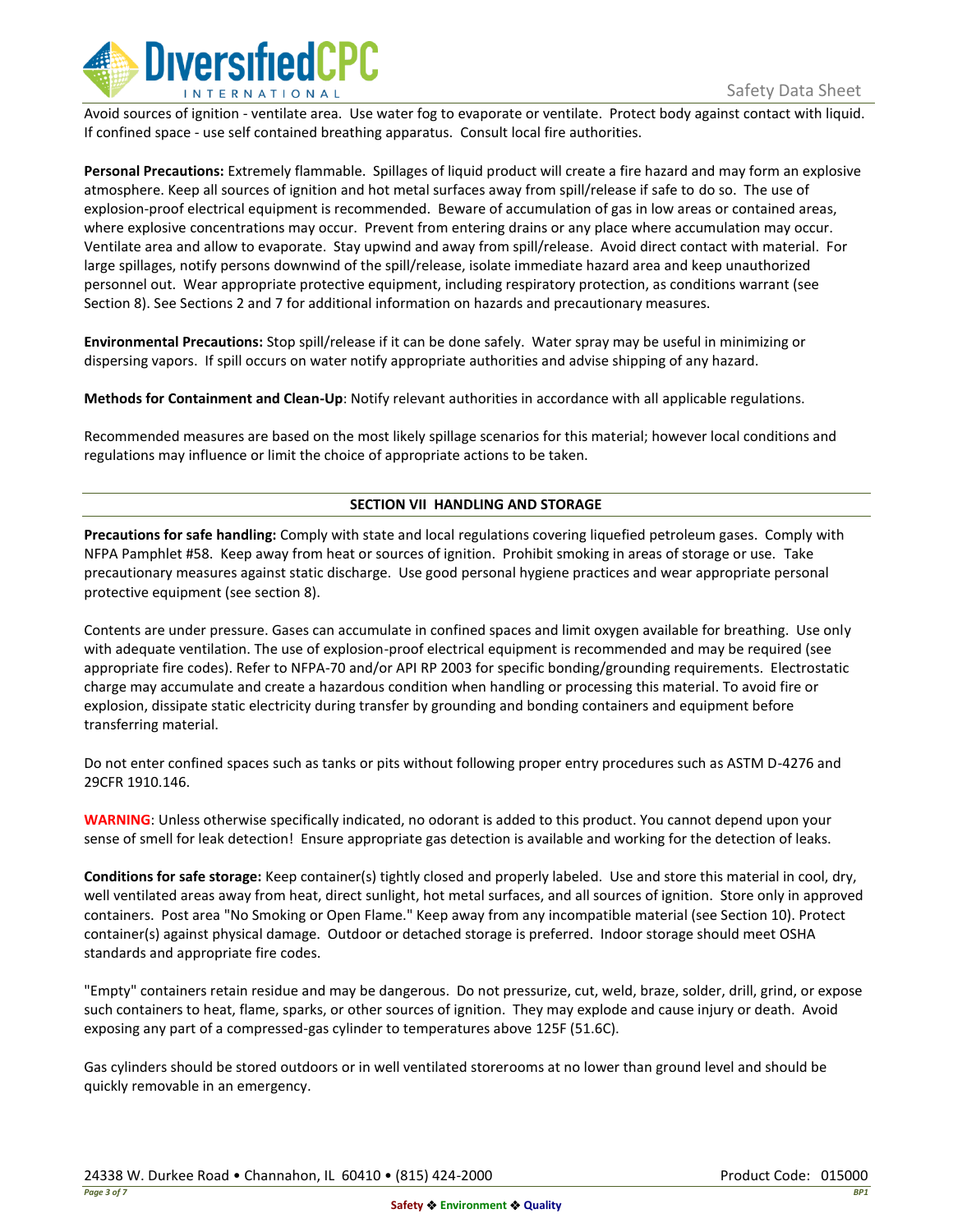

## **SECTION VIII EXPOSURE CONTROLS / PERSONAL PROTECTION**

### **Exposure Limits**

| Component                      |                                                                                                                                                                                                                                                                                                                                                                                                                                                                                                                                            | <b>ACIGH</b><br>TLV (TWA) | <b>ACIGH</b><br><b>TLV (STEL)</b> | <b>OSHA PEL</b><br>(TWA) | <b>OTHER PEL</b> |
|--------------------------------|--------------------------------------------------------------------------------------------------------------------------------------------------------------------------------------------------------------------------------------------------------------------------------------------------------------------------------------------------------------------------------------------------------------------------------------------------------------------------------------------------------------------------------------------|---------------------------|-----------------------------------|--------------------------|------------------|
| Propane                        |                                                                                                                                                                                                                                                                                                                                                                                                                                                                                                                                            | Simple                    | Simple                            | 1000 ppm                 |                  |
|                                |                                                                                                                                                                                                                                                                                                                                                                                                                                                                                                                                            | Asphyxiant                | Asphyxiant                        |                          |                  |
| Isobutane                      |                                                                                                                                                                                                                                                                                                                                                                                                                                                                                                                                            |                           | 1000 ppm                          |                          |                  |
| <b>Engineering Controls:</b>   | If current ventilation practices are not adequate to maintain airborne concentrations below<br>the established exposure limits, additional engineering controls may be required.                                                                                                                                                                                                                                                                                                                                                           |                           |                                   |                          |                  |
| <b>Personal Protection:</b>    |                                                                                                                                                                                                                                                                                                                                                                                                                                                                                                                                            |                           |                                   |                          |                  |
| Eye/Face Protection:           | The use of eye protection (such as splash goggles) that meets or exceeds ANSI Z.87.1 is<br>recommended when there is potential liquid contact to the eye. Depending on conditions<br>of use, a face shield may be necessary.                                                                                                                                                                                                                                                                                                               |                           |                                   |                          |                  |
| Skin Protection:               | Impervious, insulated gloves recommended.                                                                                                                                                                                                                                                                                                                                                                                                                                                                                                  |                           |                                   |                          |                  |
| <b>Respiratory Protection:</b> | A NIOSH approved, self-contained breathing apparatus (SCBA) or equivalent operated in a<br>pressure demand or other positive pressure mode should be used in situations of oxygen<br>deficiency (oxygen content less than 19.5 percent), unknown exposure concentrations, or<br>situations that are immediately dangerous to life or health (IDLH).<br>A respiratory protection program that meets or is equivalent to OSHA 29 CFR 1910.134 and<br>ANSI Z88.2 should be followed whenever workplace conditions warrant a respirator's use. |                           |                                   |                          |                  |

Suggestions provided in this section for exposure control and specific types of protective equipment are based on readily available information. Users should consult with the specific manufacturer to confirm the performance of their protective equipment. Specific situations may require consultation with industrial hygiene, safety, or engineering professionals.

## **SECTION IX PHYSICAL AND CHEMICAL PROPERTIES**

| <b>Odor Threshold: No Data</b>                | <b>pH:</b> Not Applicable | <b>Appearance &amp; Odor:</b> Clear, colorless liquefied gas with sweet petroleum odor. |                                                    |
|-----------------------------------------------|---------------------------|-----------------------------------------------------------------------------------------|----------------------------------------------------|
| <b>Melting / Freezing Point:</b> No Data      |                           | Initial Boiling Point / Range: $-22.9$ TO $+10.9$ °F                                    |                                                    |
| Flash Point (Method): -156 °F (Estimated)     |                           |                                                                                         | <b>Evaporation Rate:</b> $> 1$ (Ethyl Ether = 1.0) |
| Lower Explosion Limit: 1.8% (vol.) Gas in air |                           | Upper Explosion Limit: 9.5% (vol.) Gas in air                                           |                                                    |
| Vapor Pressure @ 70 °F: 67 PSIG               |                           | <b>Vapor Density (air = 1.00):</b> 1.784                                                |                                                    |
| Specific Gravity (H2O = $1.00$ ) : $0.541$    |                           | Solubility in Water @ 70 °F: 0.008%                                                     |                                                    |
| Percent Volatile by Volume: 100%              |                           | Auto-ignition temperature: No Data                                                      |                                                    |
| Decomposition Data: No Data                   |                           | Viscosity: No Data                                                                      |                                                    |

### **SECTION X STABILITY AND REACTIVITY**

| <b>Stability:</b> Stable                     |
|----------------------------------------------|
| Hazardous Polymerization: Can not occur      |
| None.                                        |
| Carbon monoxide, volatile hydrocarbon vapors |
| High heat, spark, and open flames            |
|                                              |

# **SECTION XI TOXICOLOGICAL INFORMATION**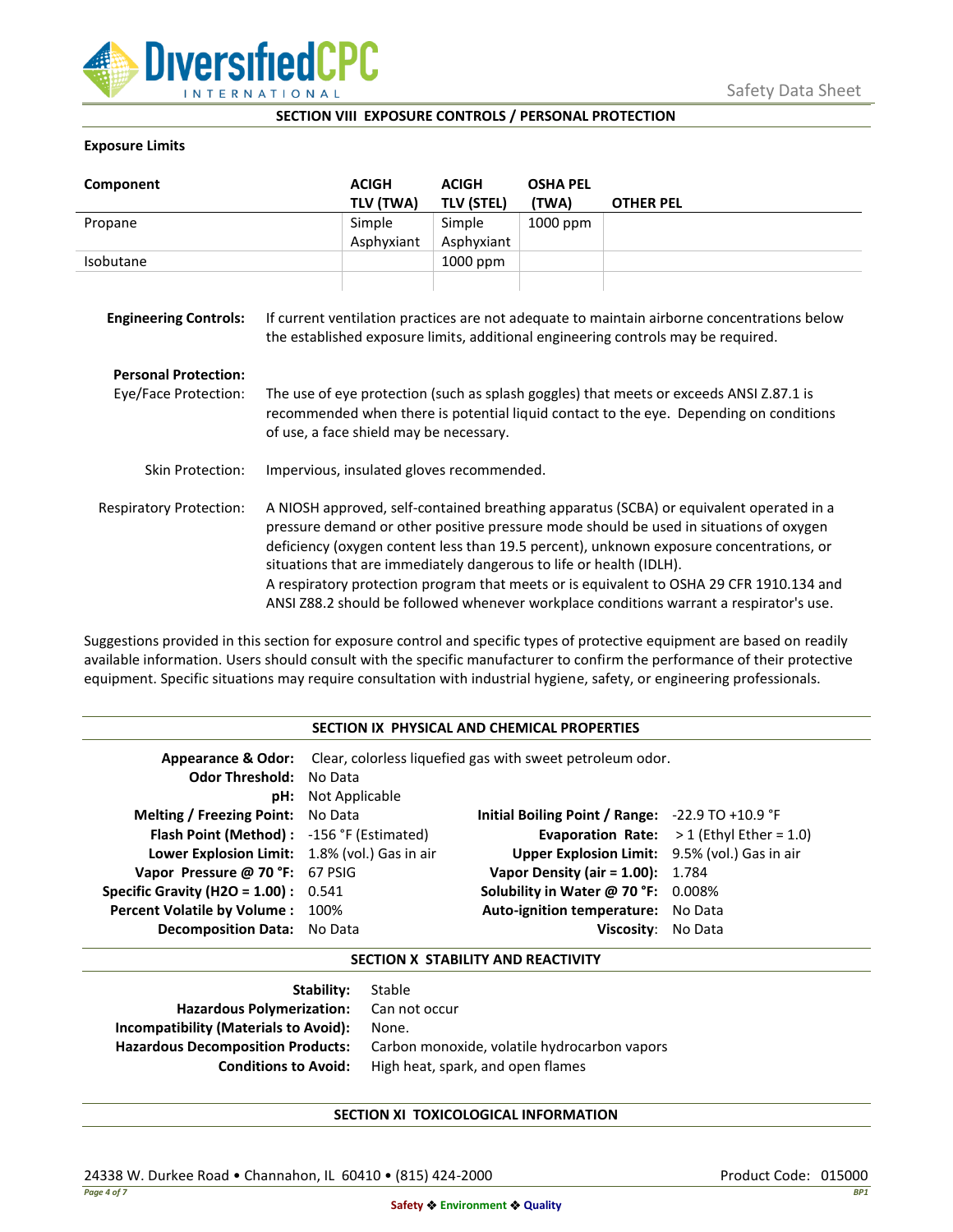

# **Effects Of Over Exposure**

**Ingestion:** Aspiration hazard!

- **Inhalation:** Inhalation of vapor may produce anesthetic effects and feeling of euphoria. Prolonged overexposure can cause rapid breathing, headache, dizziness, narcosis, unconsciousness, and death from asphyxiation, depending on concentration and time of exposure.
- **Skin Contact:** Contact with evaporating liquid can cause frostbite.

**Eye Contact:** Liquid can cause severe irritation, redness, tearing, blurred vision, and possible freeze burns.

**Specific Target Organ Toxicity (Single Exposure):** Not expected to cause organ effects from single exposure. **Specific Target Organ Toxicity (Repeated Exposure):** Not expected to cause organ effects from repeated exposure. **Carcinogenicity:** Not expected to cause cancer. This substance is not listed as a carcinogen by IARC, NTP or OSHA. **Germ Cell Mutagenicity:** Not expected to cause heritable genetic effects.

**Reproductive Toxicity:** Not expected to cause reproductive toxicity.

**Other Comments:** High concentrations may reduce the amount of oxygen available for breathing, especially in confined spaces. Hypoxia (inadequate oxygen) during pregnancy may have adverse effects on the developing fetus.

# **Information on Toxicological Effects of Components**

# **Propane**

*Target Organs:* No systemic or neurotoxic effects were noted in rats exposed to concentrations of propane as high as 12,000 ppm for 28 days.

*Reproductive Toxicity:* No adverse reproductive or developmental effects were observed in rats exposed to propane; no observed adverse effect level = 12,000 ppm.

# **n-Butane**

*Target Organs:* No systemic or neurotoxic effects were noted in rats exposed to concentrations of butane as high as 9,000 ppm for 28 days.

*Reproductive Toxicity:* No adverse reproductive or developmental effects were observed in rats exposed to butane; no observed adverse effect level = 12,000 ppm.

# **Isobutane**

*Target Organs:* No systemic or neurotoxic effects were noted in rats exposed to concentrations of isobutane as high as 9,000 ppm for 28 days.

*Reproductive Toxicity:* No adverse developmental effects were observed in rats exposed to concentrations of isobutane as high as 9000 ppm. Fertility and mating indices may have been affected at 9000 ppm but no effects were observed at 3000 ppm.

### **SECTION XII ECOLOGICAL INFORMATION**

**Toxicity:** Petroleum gases will readily evaporate from the surface and would not be expected to have significant adverse effects in the aquatic environment. Classification: No classified hazards.

**Persistence and Degradability:** The hydrocarbons in this material are expected to be inherently biodegradable. In practice, hydrocarbon gases are not likely to remain in solution long enough for biodegradation to be a significant loss process.

**Bioaccumulative Potential:** Not expected as having the potential to bioaccumulate.

**Mobility in Soil:** Due to the extreme volatility of petroleum gases, air is the only environmental compartment in which they will be found. In air, these hydrocarbons undergo photodegradation by reaction with hydroxyl radicals with half-lives ranging from 3.2 days for n-butane to 7 days for propane.

**Other Adverse Effects:** None anticipated.

### **SECTION XIII DISPOSAL INFORMATION**

### **Waste Disposal**

(1) Mechanical Recovery

24338 W. Durkee Road • Channahon, IL 60410 • (815) 424-2000 Product Code: 015000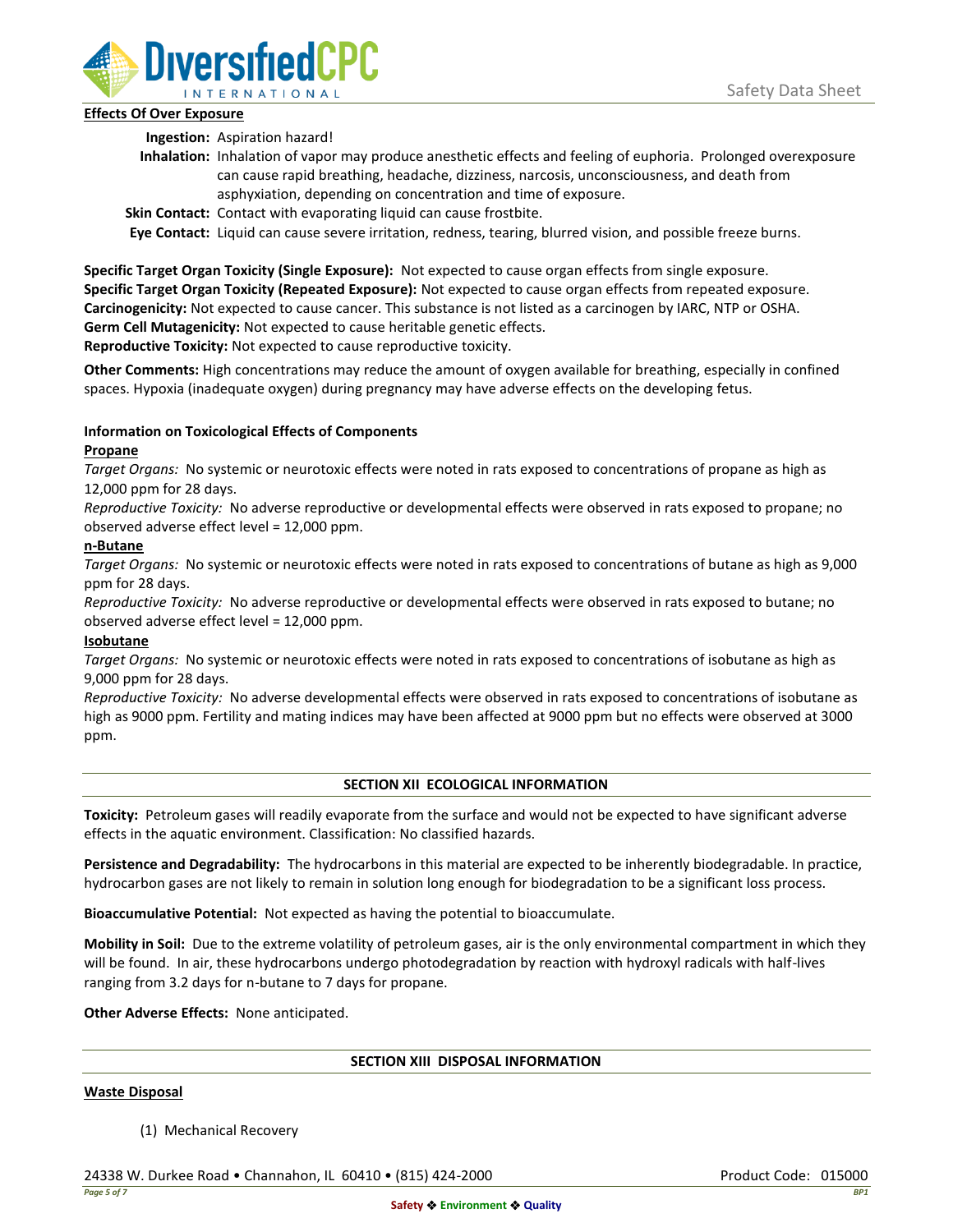

(2) Flare-Off At Safe Location (Vapors)

(3) Exhaust to Atmosphere in Safe Location (No Open Flames)

*\*\* Comply With All State and Local Regulations \*\**

### **SECTION XIV TRANSPORT INFORMATION**

### **Transport Information**

UN1075, Petroleum Gases, Liquefied , 2.1

# **SECTION XV REGULATIONS**

## **Regulatory Information**

### **Chemical Inventories**

**USA TSCA:** All components of this product are listed on the TSCA Inventory. **Europe Einecs:** All components in this product are listed on EINECS **Canada Domestic Substances List (DSL):** This product and/or all of its components are listed on the Canadian DSL. **Australia AICS:** All components of this product are listed on AICS. **Korea ECL:** All components in this product are listed on the Korean Existing Chemicals Inventory (KECI). **Japan Miti (ENCS):** All components of this product are listed on MITI.

#### **SARA Title III:**

### **CERCLA/SARA (Section 302) Extremely Hazardous Substances and TPQs (in pounds):**

This material does not contain any chemicals subject to the reporting requirements of SARA 302 and 40 CFR 372.

### **SARA (311, 312) Hazard Class:**

| Acute Health:    | Yes |
|------------------|-----|
| Chronic Health:  | No  |
| Fire Hazard:     | Yes |
| Pressure Hazard: | Yes |

**SARA (313) Chemicals:** Not listed

**California Proposition 65:** This material does not contain any chemicals which are known to the State of California to cause cancer, birth defects or other reproductive harm at concentrations that trigger the warning requirements of California Proposition 65.

### **EC Classification:**



F+ Extremely flammable

**Risk phrases:** 12 Extremely flammable.

## **Safety phrases:**

9 Keep container in a well-ventilated place.

16 Keep away from sources of ignition -No smoking.

33 Take precautionary measures against static discharges.

### **SECTION XVI OTHER INFORMATION**